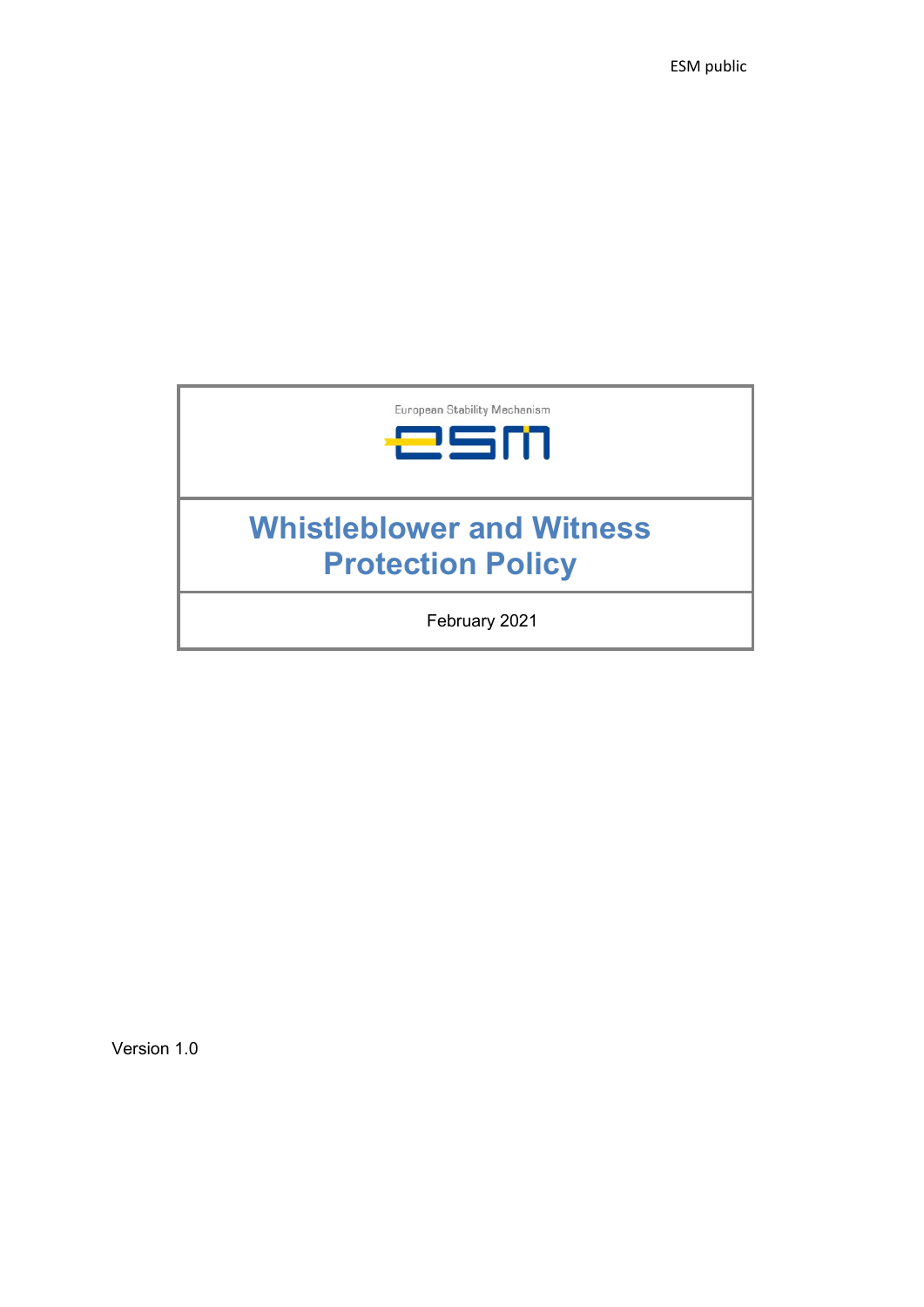# **Version Control**

| <b>Author</b>                              | <b>Date Issued</b> | <b>Version</b><br>No. | <b>Reason for Issue</b>                                                                                                                                                                                                       |
|--------------------------------------------|--------------------|-----------------------|-------------------------------------------------------------------------------------------------------------------------------------------------------------------------------------------------------------------------------|
| Compliance Officer,<br>Legal Institutional | February 2021      | 1.0                   | The policy replaces the<br>whistleblower<br>procedures and now<br>comprehensively sets out<br>the framework of<br>protection of whistle-<br>blowers and witnesses<br>pursuant to art. 16 of the<br><b>ESM Code of Conduct</b> |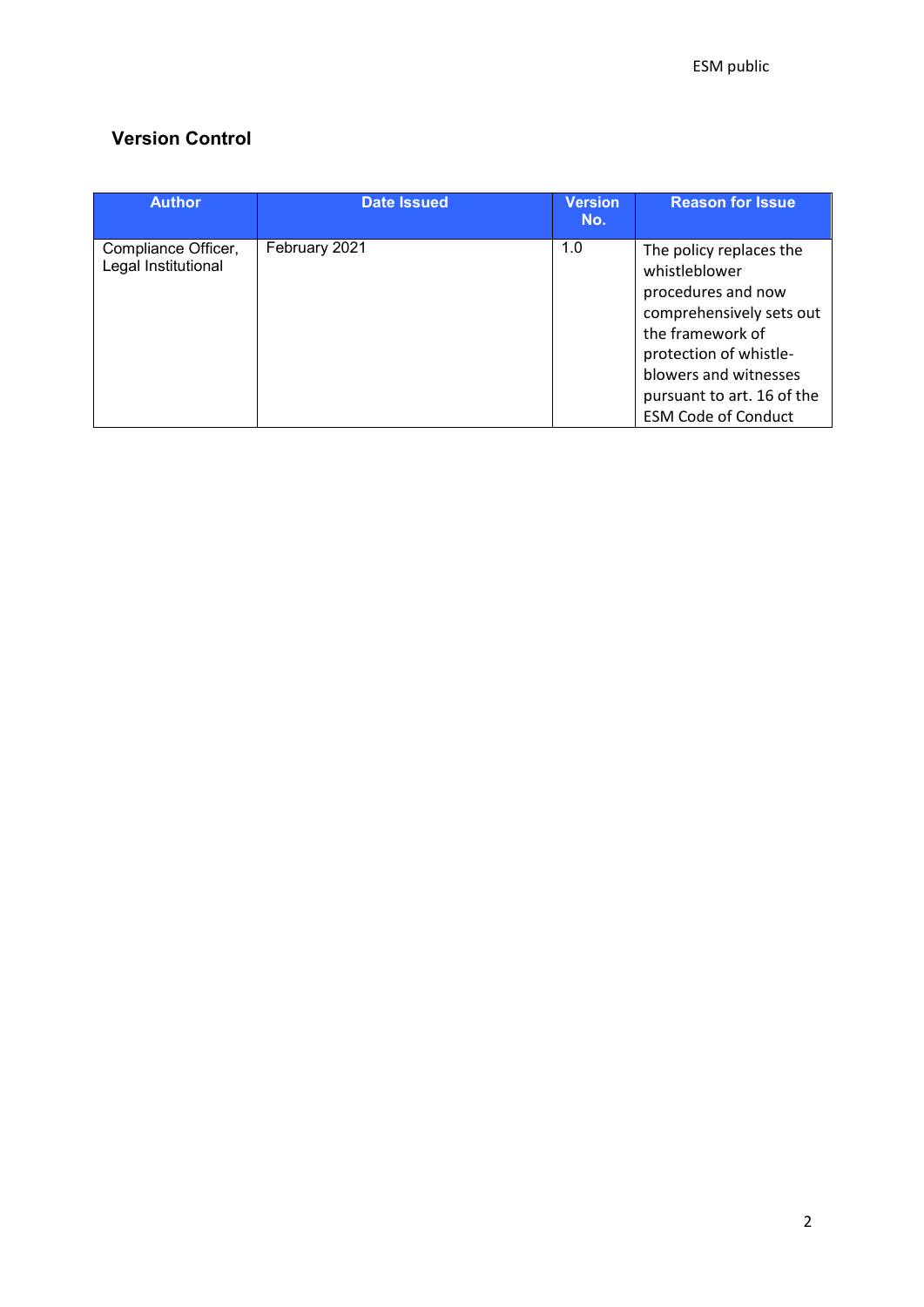# **Contents**

# Contents

| 3. |  |  |
|----|--|--|
|    |  |  |
| 5. |  |  |
| 6. |  |  |
| 7. |  |  |
| 8. |  |  |
|    |  |  |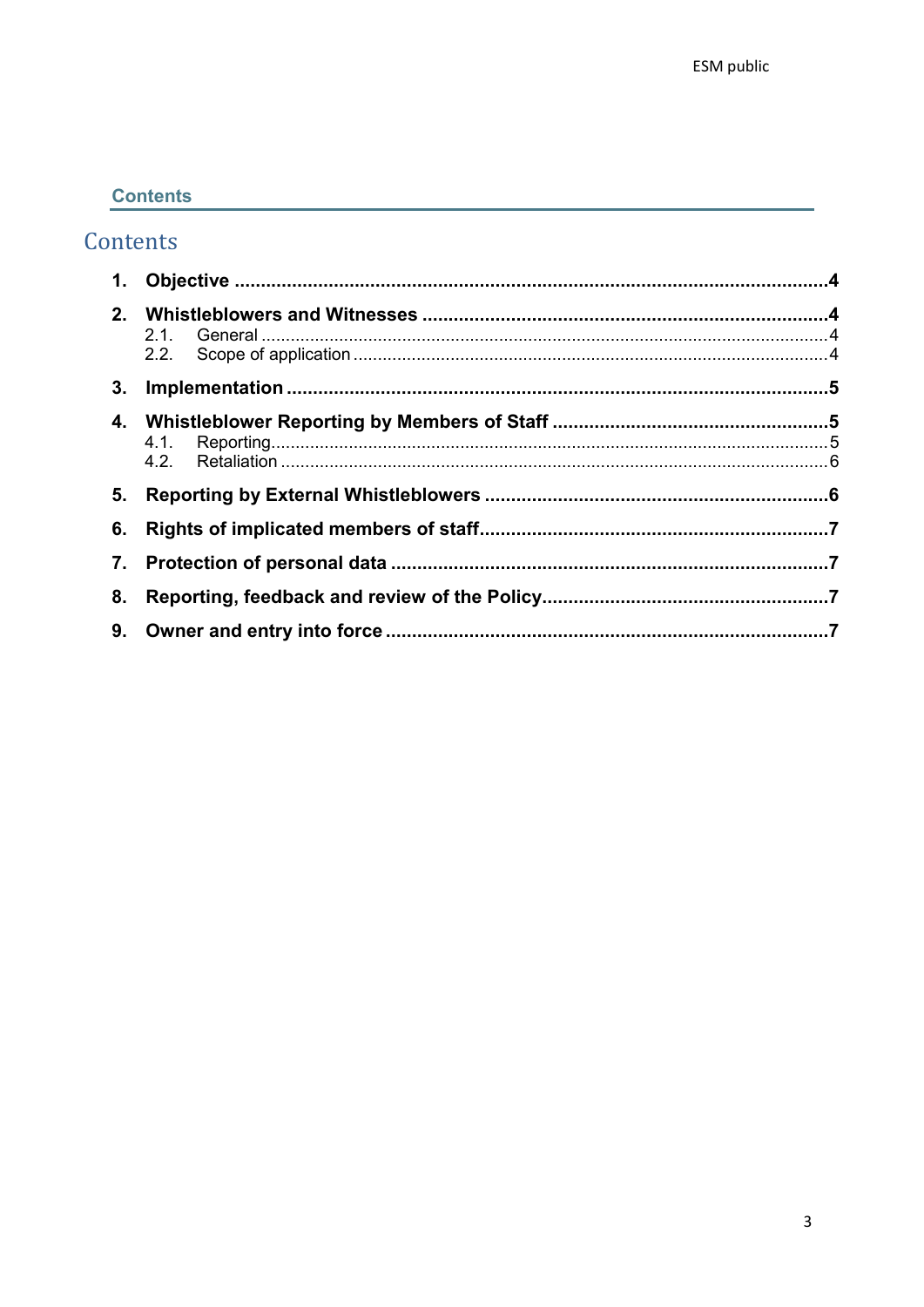### <span id="page-3-0"></span>**1. Objective**

- 1. The ESM is committed to a culture of professionalism, integrity, respect, accountability, and nondiscrimination, and to fostering and maintaining a work environment characterised by these values. The ESM is committed to and actively supports the right of members of staff to work in an environment free from Misconduct, including Integrity Violations and Behavioural Misconduct such as discrimination, harassment, bullying, and Retaliation.
- 2. The ESM raises awareness and understanding of Misconduct, including Integrity Violations and Behavioural Misconduct such as discrimination, bullying and Retaliation. To be able to investigate Misconduct, the ESM needs full information and the reporting of Integrity Violations and Behavioural Misconduct as these are detrimental to its assets, integrity, reputation and staff.
- 3. Whistleblower and Witness protection procedures are intended to safeguard this culture and the ESM pursues all reasonable steps to protect Whistleblowers and Witnesses and to ensure that they are not subject to Retaliation.
- 4. Article 16 of the Code of Conduct details the requirements for members of staff who become aware of Serious Misconduct, to report such Serious Misconduct. It also stipulates that the ESM will protect the identities of Whistleblowers and Witnesses both during and after investigations.
- 5. Unless otherwise provided in this Policy, capitalised terms have the meaning as assigned to them in the Annex to the Code of Conduct.

#### <span id="page-3-1"></span>**2. Whistleblowers and Witnesses**

#### <span id="page-3-2"></span>2.1. General

- 1. In order to address and investigate legitimate concerns or suspicions of Misconduct, including Integrity Violations or Behavioural Misconduct, the ESM has established this Policy, which provides the means to report such concerns, and, if so requested, to protect with the appropriate measures the Whistleblower or Witness against disclosure of their identity.
- 2. Members of staff are required to report any information concerning actual or suspected Integrity Violations and any member of staff in a supervisory position is required to report any actual or suspected Serious Misconduct, including discrimination, bullying and harassment. Members of staff not in a supervisory position are encouraged to report any information concerning actual or suspected Behavioural Misconduct. External Whistleblowers are encouraged to report any information concerning actual and suspected Integrity Violations, as well as actual or suspected Behavioural Misconduct. Such reporting shall be made to the Compliance Officer and may be made in confidence or anonymously. However, considering that anonymous reports are more difficult to investigate and that confidentiality is ensured as set out in Point 3 hereof, the ESM encourages both members of staff and external Whistleblowers to disclose their identity to the Compliance Officer who will take the measures necessary to protect their identity.

#### <span id="page-3-3"></span>2.2. Scope of application

The Policy applies to:

(a) all current members of staff regardless of the type of duration of their appointment, as provided in Article 16 of the Code of Conduct (Reporting of Misconduct);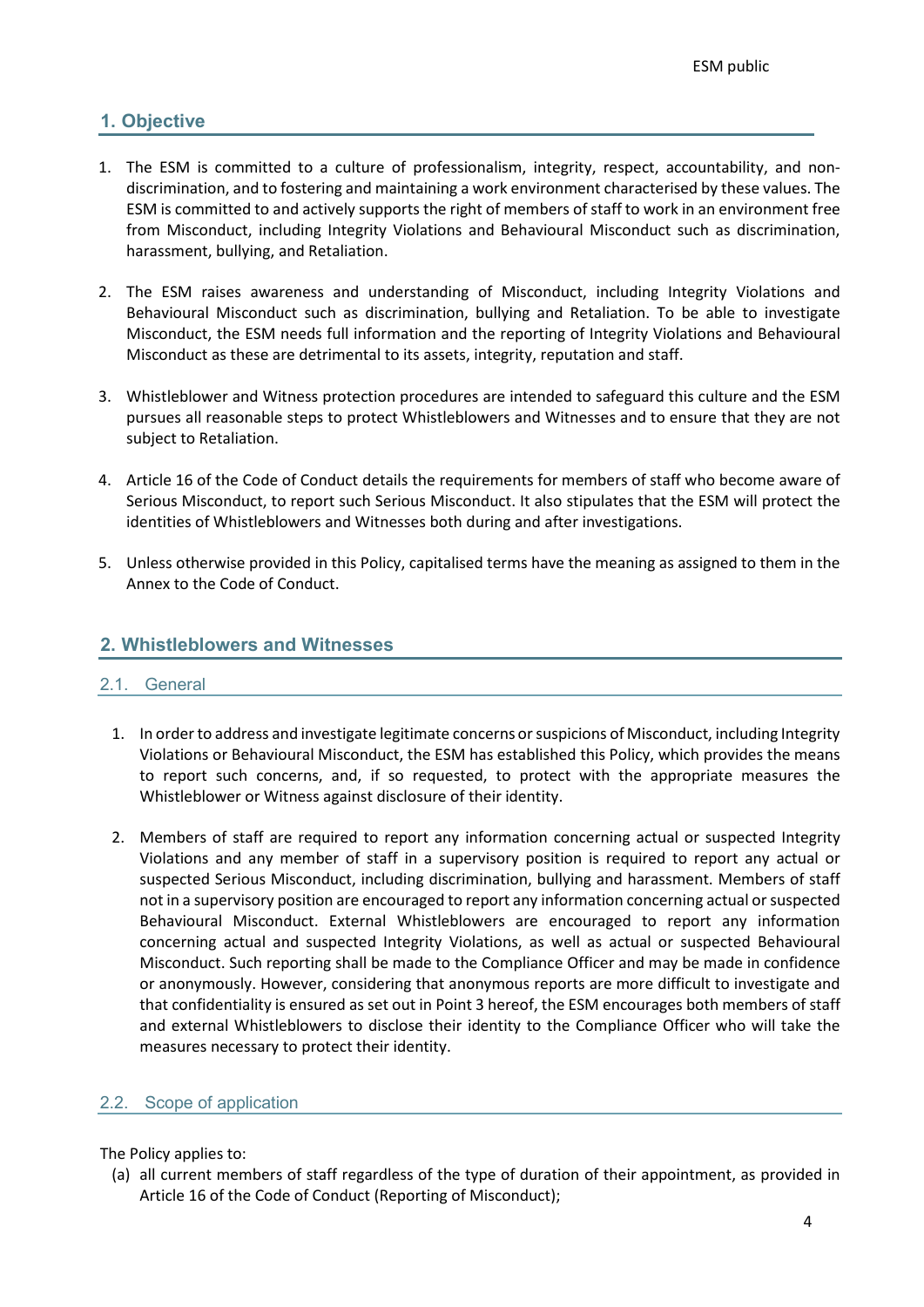- (b) former members of staff;
- (c) persons providing the ESM with services, including trainees, interims, consultants and suppliers contracted by the ESM,
- (d) other external persons, including visitors to the ESM, with information on suspected or known Integrity Violations and/or Behavioural Misconduct.

#### <span id="page-4-0"></span>**3. Implementation**

- 1. The Compliance Officer is responsible for announcing the means for submitting reports of Serious Misconduct and will be in charge of receiving and reviewing the reports as set out in the Operating Procedure Handling Reports of Alleged Integrity Violations and Behavioural Misconduct (Operating Procedure A). Decisions on what to investigate and which investigative procedures to apply in a particular case come within the competence of internal audit, in accordance with the Operating Procedure Investigations (Operating Procedure B). In this context, internal audit, can, if needed, be assisted by external experts.
- 2. Whistleblower investigations are to be both organisationally and personally objective and independent. If there is a risk that this independence or objectivity may be called into question during a particular investigation, the Compliance Officer, after reviewing the facts, takes any necessary action to ensure that the required standards for independence and objectivity are fully respected.
- 3. Members of staff are required and external Whistleblowers are urged to cooperate in any investigation under the Policy.

### <span id="page-4-1"></span>**4. Whistleblower Reporting by Members of Staff**

#### <span id="page-4-2"></span>4.1. Reporting

- 1. Members of staff are required to report incidents of suspected or known behaviour as described in paragraphs 2.1.2 above to the Compliance Officer, following the procedures set out in the Operating Procedure A. If the Compliance Officer is the subject of such report, such report is required to be made to the General Counsel, which will handle the report in accordance with the Operating Procedure A.
- 2. The Policy does not apply to:
	- (a) the reporting of information already in the public domain (e.g. newspaper articles, publicly available audits, unsubstantiated rumours and hearsay, matters of trivial nature, gossip or information not linked to the performance of duties);
	- (b) disagreements over legitimate policies, information for which specific rules are available to members of staff, such as performance issues and other personnel issues where a member of staff has a personal interest in the outcome, or personal disagreements or conflicts with other members of staff or third parties;
	- (c) disclosures that cannot be considered as reasonable or honest, such as abusive disclosures (e.g. repeated disclosures of alleged facts aimed merely at paralysing a service) or malicious, frivolous or potentially defamatory disclosures (e.g. false or unverifiable accusations with the aim of harming another person's integrity or reputation).
- 3. Members of staff are reminded that the reporting of an alleged incident in bad faith, particularly if it is based knowingly on false or deliberately misleading information, against another member of staff amounts to Misconduct (Article 16 Code of Conduct) and that in such cases, the Whistleblower or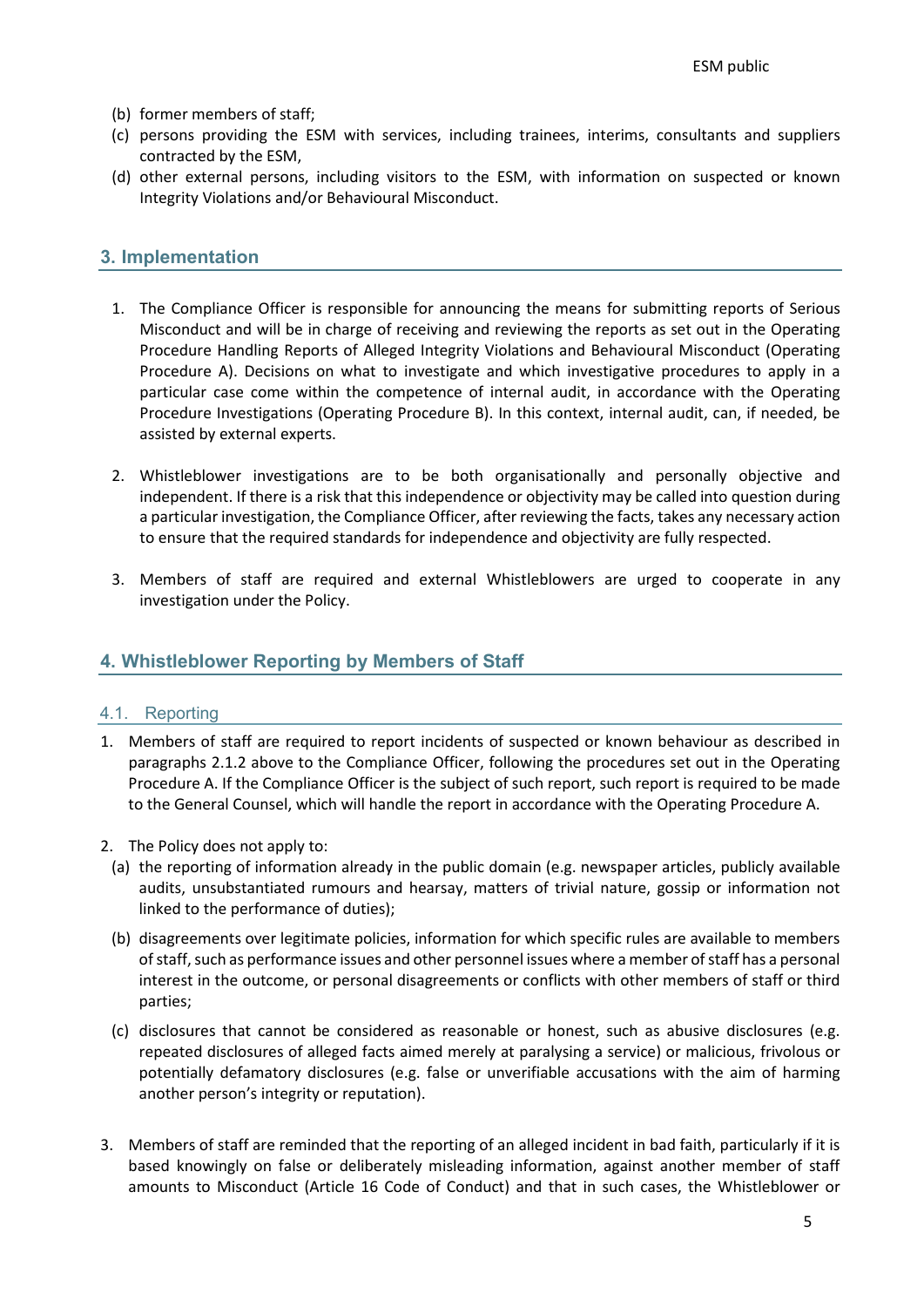Witness is not entitled to the protection provided by this Policy and will face disciplinary measures (Article 22 and 23 of the ESM Staff Rules).

- 4. External reporting of (suspected) Misconduct by members of staff is considered a breach of the duty of confidentiality as set out in Article 10 of the Code of Conduct, unless the member of staff can show that:
	- (a) such reporting is necessary to avoid:
		- (i) a significant threat to public health and safety;
		- (ii) substantive damage to the ESM; or
		- (iii) a violation of national or international law;
	- (b) the established internal mechanisms are inadequate because the member of staff has:

(i) reasonable grounds to believe that it is not possible to report the (suspected) Misconduct pursuant to the procedure set out in the Operating Procedure A because this would subject the member of staff to retaliation within the ESM;

(ii) reasonable grounds to believe that it is not possible to report the (suspected) Misconduct pursuant to the procedure set out in the Operating Procedure A as this would lead to the concealment or destruction of possible evidence for such Misconduct; or

(iii) previously reported, not on anonymous basis, the (suspected) Misconduct through the procedure set out in Operating Procedure A and the ESM has failed to inform the staff in writing of the status of the matter within six months of such report;

(c) the member of staff does not receive nor aims to receive any other benefit from any party for such external reporting.

#### <span id="page-5-0"></span>4.2. Retaliation

- 1. Actions of Retaliation taken by a member of staff against a person who makes a Whistleblower report or a Witness statement in good faith, as described above, amount to Misconduct and a breach of the Code of Conduct.
- 2. Temporary and/or permanent measures that are necessary in order to protect a Whistleblower or Witness from Retaliation may be adopted. Such measures may include, but are not limited to: (i) taking reasonable steps to facilitate a transfer to another administrative unit, to the extent possible, taking into considerations the type of post that fits their profile and the needs of the different major administrative units; (ii) ensuring that the Whistleblower or Witness will not suffer any adverse consequences in the staff appraisal and promotion procedures.

### <span id="page-5-1"></span>**5. Reporting by External Whistleblowers**

- 1. Persons external to the ESM, with information on suspected or known Misconduct, involving the ESM's programmes and activities, are encouraged to report to the Compliance Officer.
- 2. The Compliance Officer will make information available on how external Whistleblowers may submit reports on Integrity Violations and Behavioural Misconduct. Operating Procedure A sets out the provisions on how information from external persons may be reported to the ESM and how the ESM will handle such incoming reports.
- 3. An external Whistleblower who makes a report to the Compliance Officer and external Whistleblowers and Witnesses who have cooperated with an investigation shall be protected from Retaliation by any